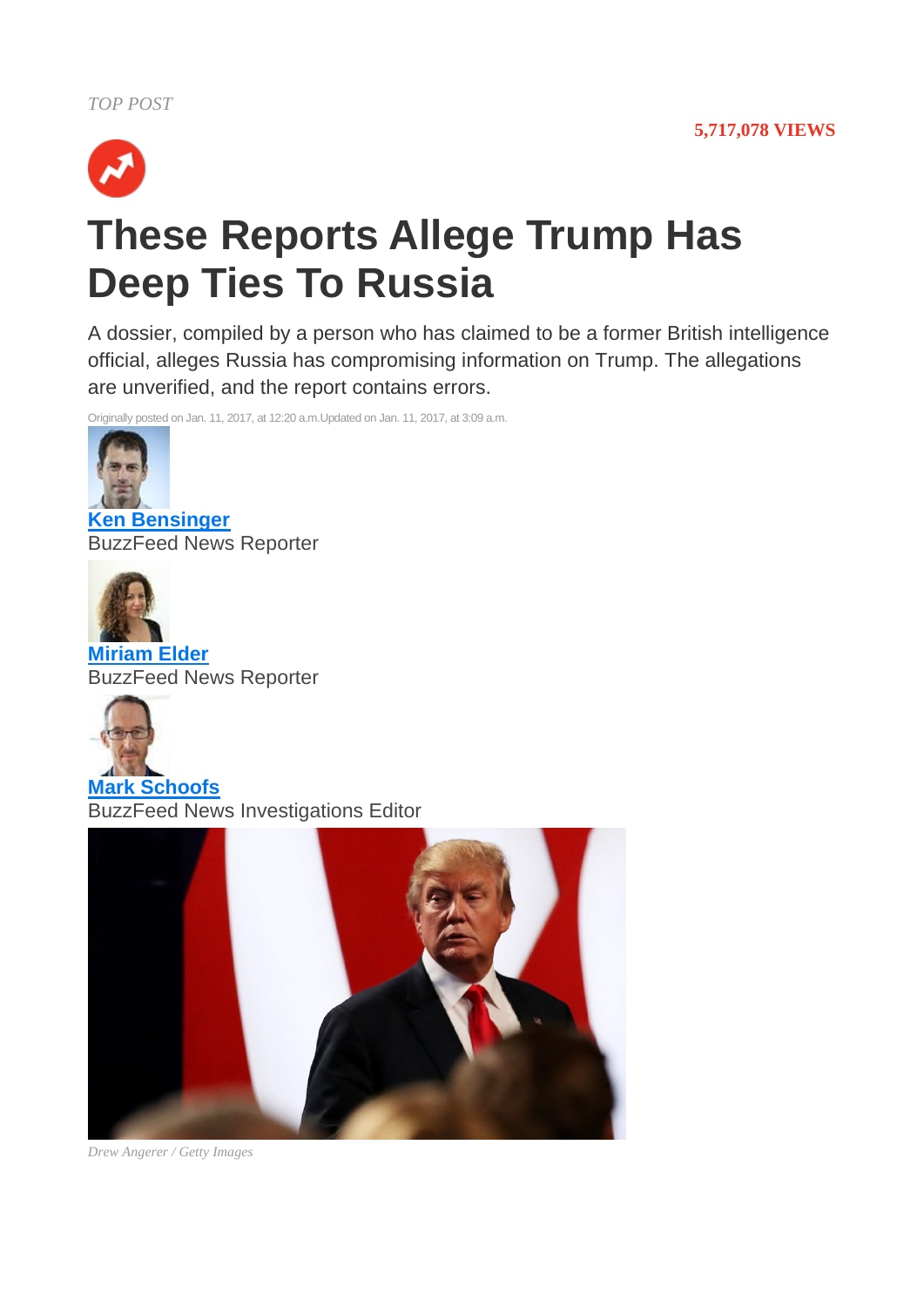A dossier making explosive — but unverified — allegations that the Russian government has been "cultivating, supporting and assisting" President-elect Donald Trump for years and gained compromising information about him has been circulating among elected officials, intelligence agents, and journalists for weeks.

The dossier, which is a collection of memos written over a period of months, includes specific, unverified, and potentially unverifiable allegations of contact between Trump aides and Russian operatives, and graphic claims of sexual acts documented by the Russians. BuzzFeed News reporters in the US and Europe have been investigating various alleged facts in the dossier but have not verified or falsified them. [CNN reported](http://www.cnn.com/2017/01/10/politics/donald-trump-intelligence-report-russia/index.html) Tuesday that a two-page synopsis of the report was given to President Obama and Trump.

Now BuzzFeed News is publishing the [full document](https://www.documentcloud.org/documents/3259984-Trump-Intelligence-Allegations.html) so that Americans can make up their own minds about allegations about the president-elect that have circulated at the highest levels of the US government.

The document was prepared for political opponents of Trump by a person who is understood to be a former British intelligence agent. It is not just unconfirmed: It includes some clear errors. The report misspells the name of one company, "Alpha Group," throughout. It is Alfa Group. The report says the settlement of Barvikha, outside Moscow, is "reserved for the residences of the top leadership and their close associates." It is not reserved for anyone, and it is also populated by the very wealthy.

The Trump administration's transition team did not immediately respond to BuzzFeed News' request for comment. However, the president-elect's attorney, Michael Cohen, [told](https://mic.com/articles/165050/michael-cohen-trump-s-lawyer-emphatically-denies-claims-about-trump-golden-shower#.9e8lDZ9jP) *Mic* that the allegations were absolutely false.

"It's so ridiculous on so many levels," he said. "Clearly, the person who created this did so from their imagination or did so hoping that the liberal media would run with this fake story for whatever rationale they might have."

And Trump shot back against the reports a short time later on Twitter.

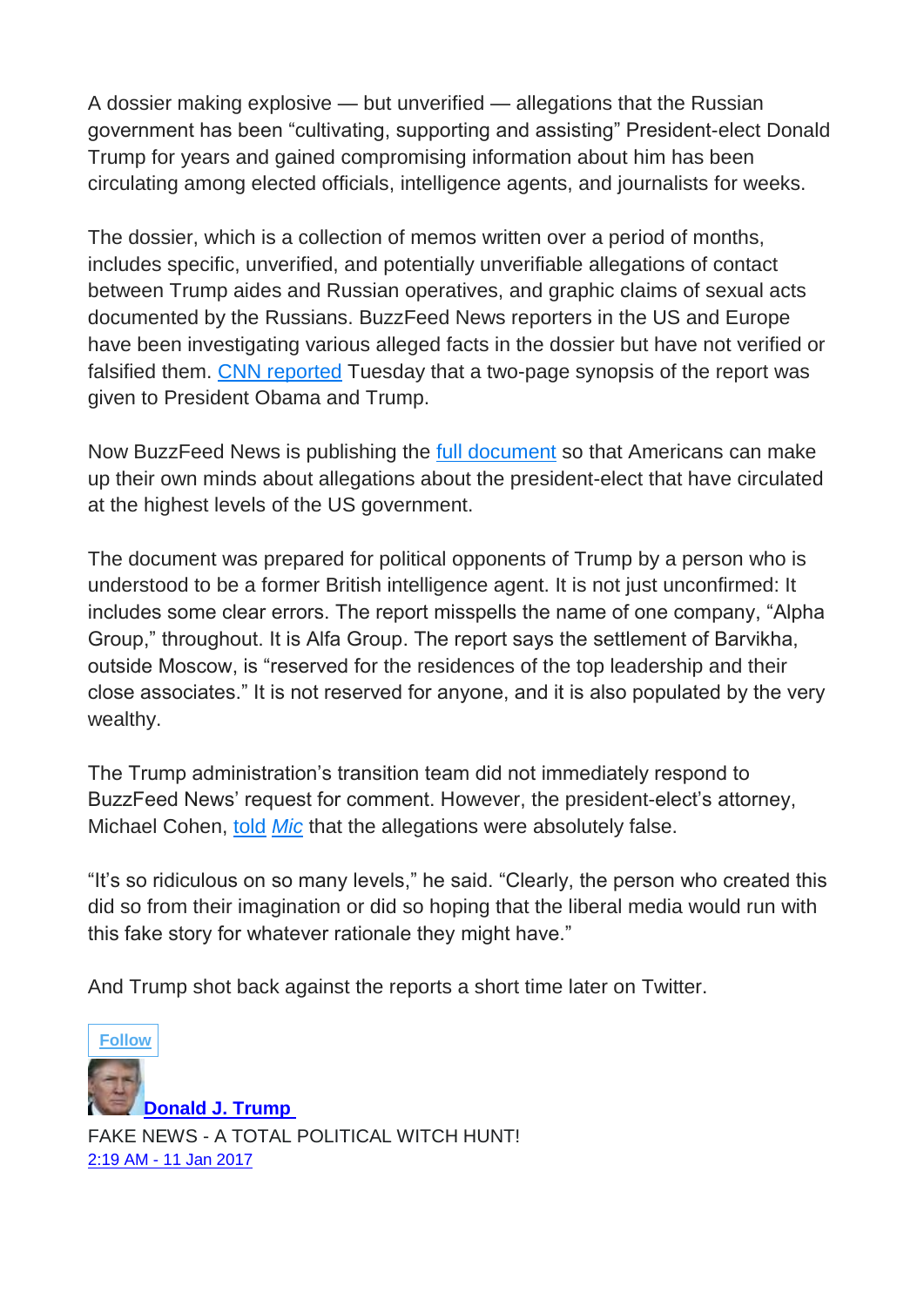His former campaign manager and current senior White House adviser, Kellyanne Conway, also denied the claims during [an appearance](https://www.facebook.com/LateNightSeth/videos/798255053658509/) on *Late Night With Seth Meyers,* adding that "nothing has been confirmed." She also said Trump was "not aware" of any briefing on the matter.

The documents have circulated for months and acquired a kind of legendary status among journalists, lawmakers, and intelligence officials who have seen them. *Mother Jones* writer David Corn referred to the documents in [a late October](http://www.motherjones.com/politics/2016/10/veteran-spy-gave-fbi-info-alleging-russian-operation-cultivate-donald-trump)  [column.](http://www.motherjones.com/politics/2016/10/veteran-spy-gave-fbi-info-alleging-russian-operation-cultivate-donald-trump)

Harry Reid spokesman Adam Jentleson tweeted Tuesday that the former Senate Democratic leader had seen the documents before writing a public letter to FBI Director James Comey about Trump's ties to Russia. And CNN reported Tuesday that Arizona Republican John McCain gave a "full copy" of the memos to Comey on Dec. 9, but that the FBI already had copies of many of the memos.

## **If you have tips related to this story, write us at trumpstories@buzzfeed.com. To send us information confidentially, go [here.](https://contact.buzzfeed.com/)**

|  | <b>COMPANY INTELLIGENCE REPORT 2016/080</b>                                                                                                                                                                              |
|--|--------------------------------------------------------------------------------------------------------------------------------------------------------------------------------------------------------------------------|
|  |                                                                                                                                                                                                                          |
|  | US PRESIDENTIAL ELECTION: REPUBLICAN CANDIDATE DONALD TRUMP'S                                                                                                                                                            |
|  | <b>ACTIVITIES IN RUSSIA AND COMPROMISING RELATIONSHIP WITH THE</b><br><b>KREMLIN</b>                                                                                                                                     |
|  |                                                                                                                                                                                                                          |
|  | Summary                                                                                                                                                                                                                  |
|  | Russian regime has been cultivating, supporting and assisting TRUMP for<br>at least 5 years. Aim, endorsed by PUTIN, has been to encourage splits and                                                                    |
|  | divisions in western alliance                                                                                                                                                                                            |
|  | So far TRUMP has declined various sweetener real estate business deals<br>offered him in Russia in order to further the Kremlin's cultivation of him.<br>However he and his inner circle have accepted a regular flow of |
|  | intelligence from the Kremlin, including on his Democratic and other<br>political rivals                                                                                                                                 |
|  | Former top Russian intelligence officer claims FSB has compromised                                                                                                                                                       |
|  | TRUMP through his activities in Moscow sufficiently to be able to                                                                                                                                                        |
|  | blackmail him. According to several knowledgeable sources, his conduct                                                                                                                                                   |
|  | in Moscow has included perverted sexual acts which have been<br>arranged/monitored by the FSB                                                                                                                            |
|  |                                                                                                                                                                                                                          |
|  | A dossier of compromising material on Hillary CLINTON has been collated<br>by the Russian Intelligence Services over many years and mainly                                                                               |
|  | comprises bugged conversations she had on various visits to Russia and                                                                                                                                                   |
|  | intercepted phone calls rather than any embarrassing conduct. The                                                                                                                                                        |
|  | dossier is controlled by Kremlin spokesman, PESKOV, directly on PUTIN's                                                                                                                                                  |
|  | orders. However it has not as yet been distributed abroad, including to                                                                                                                                                  |
|  | TRUMP. Russian intentions for its deployment still unclear                                                                                                                                                               |
|  | Detail                                                                                                                                                                                                                   |
|  | 1. Speaking to a trusted compatriot in June 2016 sources A and B, a senior                                                                                                                                               |
|  | Russian Foreign Ministry figure and a former top level Russian                                                                                                                                                           |
|  | intelligence officer still active inside the Kremlin respectively, the Russian                                                                                                                                           |
|  | authorities had been cultivating and supporting US Republican                                                                                                                                                            |
|  | presidential candidate, Donald TRUMP for at least 5 years. Source B                                                                                                                                                      |
|  | asserted that the TRUMP operation was both supported and directed by                                                                                                                                                     |
|  | Russian President Vladimir PUTIN. Its aim was to sow discord and                                                                                                                                                         |
|  | <b>CONFIDENTIAL/SENSITIVE SOURCE</b>                                                                                                                                                                                     |
|  |                                                                                                                                                                                                                          |